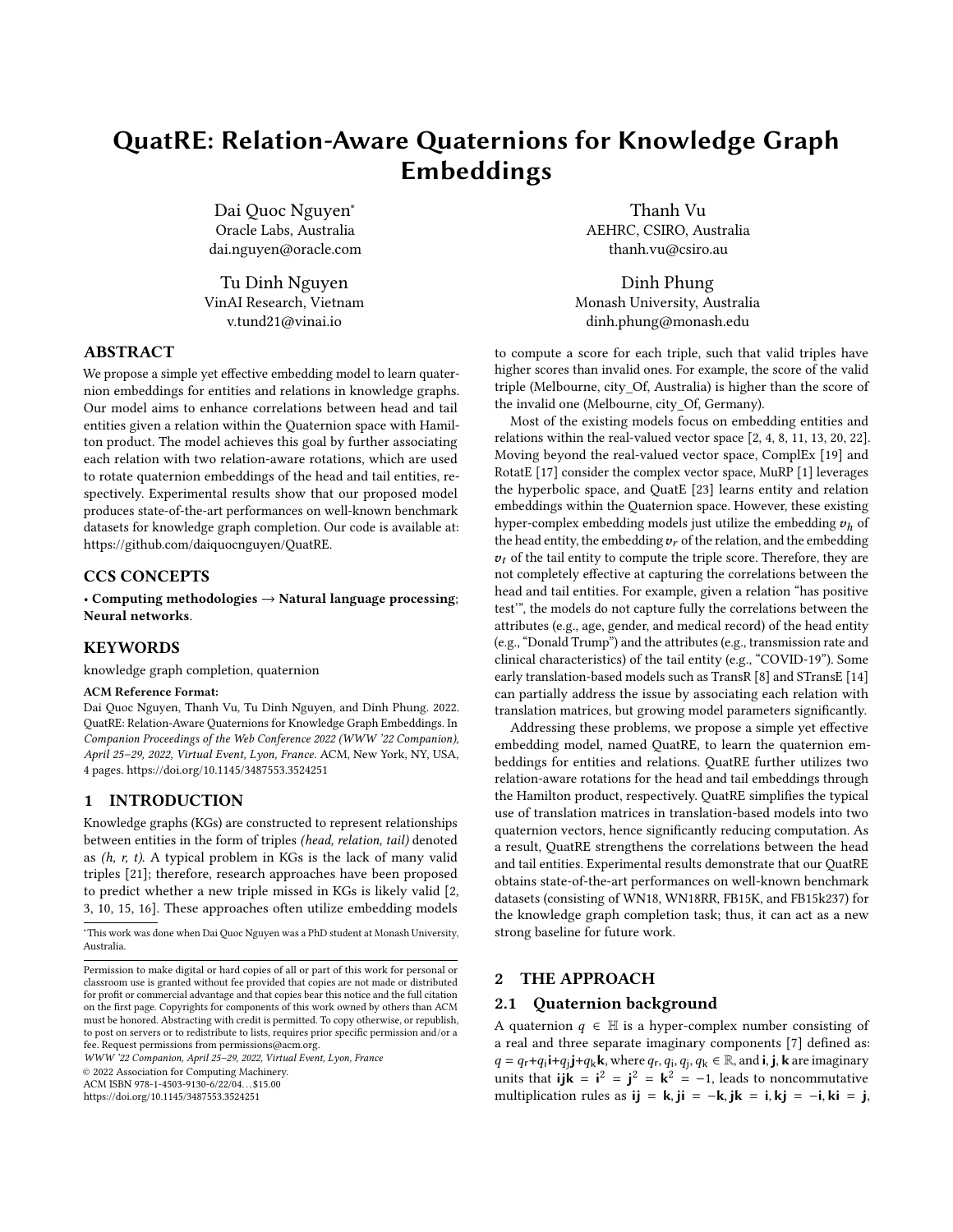and  $ik = -j$ . Correspondingly, a *n*-dimensional quaternion vector  $q \in \mathbb{H}^n$  is defined as:  $q = q_r + q_i \mathbf{i} + q_j \mathbf{j} + q_k \mathbf{k}$ , where  $q_r, q_i, q_j, q_k \in \mathbb{R}^n$ .

*Norm.* The normalized quaternion vector  $q^{\triangleleft}$  of  $q \in \mathbb{H}^n$  is computed as:  $q^4 = \frac{q_r+q_i i+q_j j+q_k k}{\sqrt{q_i^2+q_i^2}}$ 

$$
p \det \text{ as. } \bm{q} = \frac{1}{\sqrt{q_r^2+q_i^2+q_j^2+q_k^2}}
$$

Hamilton product. The Hamilton product of two vectors  $q$  and  $\boldsymbol{p} \in \mathbb{H}^n$  is computed as:

<span id="page-1-0"></span>
$$
q \otimes p = (q_r \circ p_r - q_i \circ p_i - q_j \circ p_j - q_k \circ p_k)
$$
  
+ 
$$
(q_i \circ p_r + q_r \circ p_i - q_k \circ p_j + q_j \circ p_k)i
$$
  
+ 
$$
(q_j \circ p_r + q_k \circ p_i + q_r \circ p_j - q_i \circ p_k)j
$$
  
+ 
$$
(q_k \circ p_r - q_j \circ p_i + q_i \circ p_j + q_r \circ p_k)k
$$

where ∘ denotes the element-wise product. We note that the Hamilton product is not commutative, i.e.,  $q \otimes p \neq p \otimes q$ .

Quaternion-inner product. The quaternion-inner product • of two quaternion vectors q and  $p \in \mathbb{H}^n$  returns a scalar, which is computed as:  $q \bullet p = q_{\text{r}}^{\text{T}} p_{\text{r}} + q_{\text{i}}^{\text{T}} p_{\text{i}} + q_{\text{j}}^{\text{T}} p_{\text{j}} + q_{\text{k}}^{\text{T}} p_{\text{k}}$ 

#### 2.2 The proposed QuatRE

A knowledge graph (KG)  $G$  is a collection of valid factual triples in the form of (head, relation, tail) denoted as  $(h, r, t)$  such that  $h, t \in \mathcal{E}$ and  $r \in \mathcal{R}$  where  $\mathcal{E}$  is a set of entities and  $\mathcal{R}$  is a set of relations. KG embedding models aim to embed entities and relations to a low-dimensional vector space to define a score function  $f$ . This function is to give a score for each triple  $(h, r, t)$ , such that the valid triples obtain higher scores than the invalid triples.

The existing hyper-complex embedding models, such as ComplEx, RotatE, and QuatE, only utilize  $v_h$ ,  $v_r$ ,  $v_t$  to obtain the triple score; hence they are not completely effective at modeling the correlations between the head and tail entities. For example, given a relation "has positive test'", these models do not capture fully the correlations between the attributes (e.g., age, gender, and medical record) of the head entity (e.g., "Donald Trump") and the attributes (e.g., transmission rate and clinical characteristics) of the tail entity (e.g., "COVID-19"). Therefore, we propose QuatRE, a simple yet effective KG embedding model, to overcome this limitation by integrating relation-aware rotations to increase the correlations between the head and tail entities.

Given a triple  $(h, r, t)$ , QuatRE also represents the embeddings of entities and relations within the Quaternion space. The quaternion embeddings  $v_h$ ,  $v_r$ , and  $v_t \in \mathbb{H}^n$  of h, r, and t are represented as:

$$
v_h = v_{h,r} + v_{h,i} \mathbf{i} + v_{h,j} \mathbf{j} + v_{h,k} \mathbf{k} \tag{1}
$$

$$
v_r = v_{r,r} + v_{r,i} \mathbf{i} + v_{r,j} \mathbf{j} + v_{r,k} \mathbf{k}
$$
 (2)

$$
v_t = v_{t,r} + v_{t,i} \mathbf{i} + v_{t,j} \mathbf{j} + v_{t,k} \mathbf{k} \tag{3}
$$

where  $v_{h,r}, v_{h,i}, v_{h,j}, v_{h,k}, v_{r,r}, v_{r,i}, v_{r,j}, v_{r,k}, v_{t,r}, v_{t,i}, v_{t,j},$  and  $v_{t,k} \in$  $\mathbb{R}^n$ . QuatRE further associates each relation *r* with two quaternion vectors  $\mathbf{v}_{r,1}$  and  $\mathbf{v}_{r,2} \in \mathbb{H}^n$  as:

$$
\mathbf{v}_{r,1} = \mathbf{v}_{r,1,r} + \mathbf{v}_{r,1,i} \mathbf{i} + \mathbf{v}_{r,1,j} \mathbf{j} + \mathbf{v}_{r,1,k} \mathbf{k} \tag{4}
$$

$$
\mathbf{v}_{r,2} = \mathbf{v}_{r,2,r} + \mathbf{v}_{r,2,i} \mathbf{i} + \mathbf{v}_{r,2,j} \mathbf{j} + \mathbf{v}_{r,2,k} \mathbf{k}
$$
 (5)

where  $\mathbf{v}_{r,1,r}, \mathbf{v}_{r,1,i}, \mathbf{v}_{r,1,j}, \mathbf{v}_{r,1,k}, \mathbf{v}_{r,2,r}, \mathbf{v}_{r,2,i}, \mathbf{v}_{r,2,j}$ , and  $\mathbf{v}_{r,2,k} \in \mathbb{R}^n$ . QuatRE then uses the Hamilton product to rotate  $v_h$  and  $v_t$  by the

normalized vectors  $\mathbf{v}_{r,1}^{\mathsf{d}}$  and  $\mathbf{v}_{r,2}^{\mathsf{d}}$  respectively as:

<span id="page-1-1"></span>
$$
v_{h,r,1} = v_h \otimes \mathbf{v}_{r,1}^4 \tag{6}
$$

$$
v_{t,r,2} = v_t \otimes \mathbf{v}_{r,2}^4 \tag{7}
$$

After that, QuatRE also utilizes a Hamilton product-based rotation for  $v_{h,r,1}$  by the normalized quaternion embedding  $v_r^*$ , then followed by a quaternion-inner product with  $v_{t,r,2}$  to produce the triple score. The quaternion components of input vectors are shared during computing the Hamilton product, as shown in Equation [1.](#page-1-0) Therefore, QuatRE uses two rotations in Equations [6](#page-1-1) and [7](#page-1-1) for  $v_h$ and  $v_t$  to increase the correlations between the head h and tail t entities given the relation  $r$ .

Formally, we define the QuatRE score function  $f$  for the triple  $(h, r, t)$  as:

$$
f(h,r,t) = (v_{h,r,1} \otimes v_r^4) \bullet v_{t,r,2}
$$
  
= 
$$
((v_h \otimes v_{r,1}^4) \otimes v_r^4) \bullet (v_t \otimes v_{r,2}^4)
$$
 (8)

*Proposition.* If we fix the real components of both  $\mathbf{v}_{r,1}$  and  $\mathbf{v}_{r,2}$ to 1, and fix the imaginary components of both  $v_{r,1}$  and  $v_{r,2}$  to 0, our QuatRE is simplified to QuatE. Hence QuatRE is viewed as an extension of QuatE. Furthermore, given the same embedding dimension *n*, QuatE has  $(|\mathcal{E}| \times 4 \times n + |\mathcal{R}| \times 4 \times n)$  parameters, while QuatRE has  $(|\mathcal{E}| \times 4 \times n + 3 \times |\mathcal{R}| \times 4 \times n)$  parameters. Given that  $|R|$  is significantly smaller than  $|\mathcal{E}|$ ; hence QuatE and our QuatRE have comparable numbers of parameters. Besides, an advantage of QuatRE is to change the common use of translation matrices in translation-based models such as TransR [\[8\]](#page-3-8) and STransE [\[14\]](#page-3-17), hence reducing computation significantly.

Learning process. We employ the Adagrad optimizer [\[5\]](#page-3-19) to train our proposed QuatRE by minimizing the following loss function [\[19\]](#page-3-13) with the regularization on model parameters  $\theta$  as:

$$
\mathcal{L} = \sum_{(h,r,t) \in \{\mathcal{G} \cup \mathcal{G}'\}} \log \left(1 + \exp\left(-l_{(h,r,t)} \cdot f(h,r,t)\right)\right) + \lambda \|\theta\|_2^2
$$
\n(9)

in which, 
$$
l_{(h,r,t)} = \begin{cases} 1 & \text{for } (h,r,t) \in \mathcal{G} \\ -1 & \text{for } (h,r,t) \in \mathcal{G}' \end{cases}
$$

where we use  $l_2$ -norm with the regularization rate  $\lambda$ ; and  $\mathcal G$  and  $\mathcal{G}'$  are collections of valid and invalid triples, respectively.  $\mathcal{G}'$  is generated by corrupting valid triples in  $G$ .

## 3 EXPERIMENTAL SETUP

The knowledge graph completion task [\[2\]](#page-3-2) is to predict a missing entity given a relation with another entity, for example, inferring a head entity  $h$  given  $(r, t)$  or inferring a tail entity  $t$  given  $(h, r)$ . The results are calculated by ranking the scores produced by the score function  $f$  on triples in the test set.

Datasets. We evaluate our proposed QuatRE for the knowledge graph completion task [\[2\]](#page-3-2) on four well-known benchmark datasets: WN18, FB15k [\[2\]](#page-3-2), WN18RR [\[4\]](#page-3-7) and FB15k-237 [\[18\]](#page-3-20). As mentioned in [\[18\]](#page-3-20), WN18 and FB15k contains many reversible relations, which makes the prediction task become trivial and unrealistic. Therefore, their subsets WN18RR and FB15k-237 are derived to eliminate the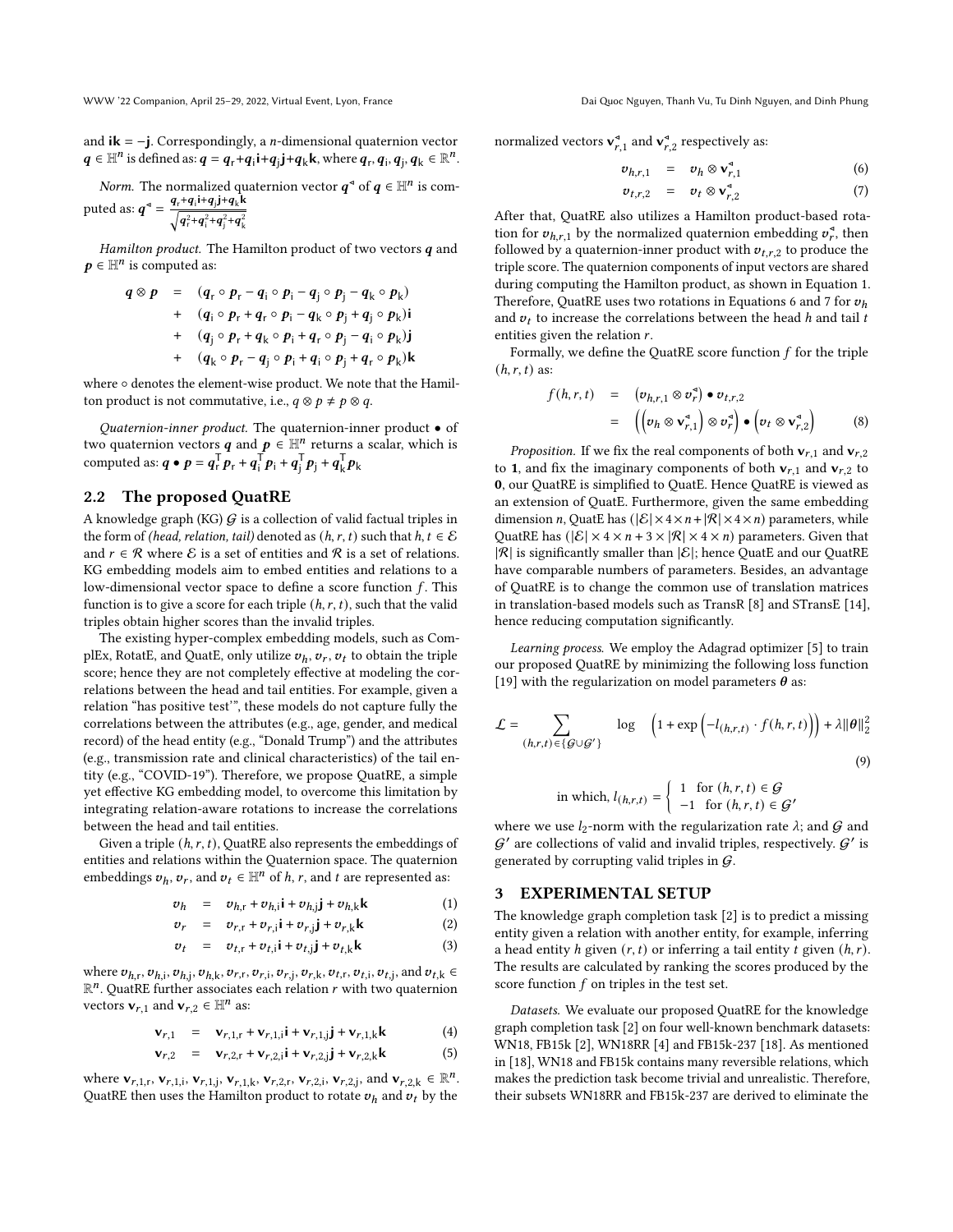QuatRE: Relation-Aware Quaternions for Knowledge Graph Embeddings WWW '22 Companion, April 25–29, 2022, Virtual Event, Lyon, France

reversible relation problem to create more realistic and challenging prediction tasks.

Evaluation protocol. Following Bordes et al. [\[2\]](#page-3-2), for each valid test triple  $(h, r, t)$ , we replace either h or t by each of other entities to create a set of corrupted triples. We use the "Filtered" setting protocol [\[2\]](#page-3-2), i.e., not including any corrupted triples that appear in the KG. We rank the valid test triple and corrupted triples in descending order of their scores. We employ evaluation metrics: mean rank (MR), mean reciprocal rank (MRR), and Hits@k. The final scores on the test set are reported for the model which obtains the highest Hits@10 on the validation set. We follow [\[23\]](#page-3-16) to report two versions of our QuatRE for a fair comparison with QuatE.

Training protocol. We set 100 batches for all datasets. We then vary the learning rate  $\alpha$  in {0.02, 0.05, 0.1}, the number s of negative triples sampled per training triple in {1, 5, 10}, the embedding dimension *n* in {128, 256, 384}, and the regularization rate  $\lambda$  in {0.05, 0.1, 0.2, 0.5}. We train our QuatRE up to 8,000 epochs on WN18 and WN18RR and 2,000 epochs on FB15k and FB15k-237. We monitor the Hits@10 score after each 400 epochs on WN18 and WN18RR and each 200 epochs on FB15k and FB15k-237. We select the hyper-parameters using grid search and early stopping on the validation set with Hits@10.

# 4 EXPERIMENTAL RESULTS

<span id="page-2-0"></span>Table 1: Experimental results on WN18 and FB15k. Hits@k  $(H@k)$  is reported in %. The best scores are in bold, while the second best scores are in underline.

| Method                             | <b>WN18</b>              |           |                                         |      |      | FB15k    |       |      |      |      |
|------------------------------------|--------------------------|-----------|-----------------------------------------|------|------|----------|-------|------|------|------|
|                                    |                          |           | MR MRR H@10 H@3 H@1 MR MRR H@10 H@3 H@1 |      |      |          |       |      |      |      |
| TransE <sup>[2]</sup>              |                          | 0.495     | 94.3                                    | 88.8 | 11.3 |          | 0.463 | 74.9 | 57.8 | 29.7 |
| STransE [14]                       | 206                      | 0.657     | 93.4                                    |      |      | 69       | 0.543 | 79.7 |      |      |
| DistMult [22]                      | 655                      | 0.797     | 94.6                                    |      |      | 42       | 0.798 | 89.3 |      |      |
| ConvE $[4]$                        | 374                      | 0.943     | 95.6                                    | 94.6 | 93.5 | 51       | 0.657 | 83.1 | 72.3 | 55.8 |
| ComplEx [19]                       | $\overline{\phantom{0}}$ | 0.941     | 94.7                                    | 94.5 | 93.6 | $\equiv$ | 0.692 | 84.0 | 75.9 | 59.9 |
| TorusE <sup>[6]</sup>              | $\overline{\phantom{0}}$ | 0.947     | 95.4                                    | 95.0 | 94.3 |          | 0.733 | 83.2 | 77.1 | 67.4 |
| RotatE $[17]$                      | 184                      | 0.947     | 96.1                                    | 95.3 | 93.8 | 32       | 0.699 | 87.2 | 78.8 | 58.5 |
| Quat $E_1$ [23]                    | 388                      | 0.949     | 96.0                                    | 95.4 | 94.1 | 41       | 0.770 | 87.8 | 82.1 | 70.0 |
| Quat <sub>E<sub>2</sub> [23]</sub> |                          | 162 0.950 | 95.9                                    | 95.4 | 94.5 | 17       | 0.782 | 90.0 | 83.5 | 71.1 |
| QuatRE <sub>1</sub>                | 249                      | 0.936     | 96.1                                    | 95.1 | 91.9 | 44       | 0.786 | 88.1 | 83.0 | 72.5 |
| QuatRE <sub>2</sub>                |                          | 116 0.939 | 96.3                                    | 95.3 | 92.3 | 23       | 0.808 | 89.6 | 85.1 | 75.1 |

Main results. We report the experimental results on the datasets in Tables [1](#page-2-0) and [2.](#page-2-1) Our proposed QuatRE produces competitive results compared to the up-to-date models across all metrics. QuatRE achieves the best scores for MR and Hits@10 on WN18, and MRR, Hits@3, and Hits@1 on FB15k, and obtains competitive scores for other metrics on these two datasets. On more challenging datasets WN18RR and FB15k-237, our QuatRE outperforms upto-date baselines for all metrics except the Hits@1 on WN18RR and the second-best MR on FB15k-237. Especially when comparing with QuatE, on WN18RR, QuatRE gains significant improvements of 2314 − 1986 = 328 in MR (which is about 14% relative improvement), and 1.0% and 1.1% absolute improvements in Hits@10 and Hits@3 respectively. Besides, on FB15k-237, QuatRE achieves improvements of 0.367 − 0.348 = 0.019 in MRR (which is 5.5% relative

improvement) and obtains absolute gains of 1.3%, 2.2%, and 2.1% in Hits@10, Hits@3, and Hits@1 respectively.

<span id="page-2-1"></span>Table 2: Experimental results on WN18RR and FB15k-237. Hits@k (H@k) is reported in %. The best scores are in bold, while the second best scores are in underline. The results of TransE are taken from [\[12\]](#page-3-22). The results of DistMult and ComplEx are taken from [\[4\]](#page-3-7).

| Method                                         | WN18RR |            |                                      |      |      | FB15k-237                |           |      |      |      |
|------------------------------------------------|--------|------------|--------------------------------------|------|------|--------------------------|-----------|------|------|------|
|                                                | ΜR     |            | MRR H@10 H@3 H@1 MR MRR H@10 H@3 H@1 |      |      |                          |           |      |      |      |
| TransE <sup>[2]</sup>                          | 3384   | 0.226      | 50.1                                 |      | -    | 357                      | 0.294     | 46.5 |      |      |
| DistMult [22]                                  | 5110   | 0.430      | 49.0                                 | 44.0 | 39.0 |                          | 254 0.241 | 41.9 | 26.3 | 15.5 |
| ConvE $[4]$                                    | 5277   | 0.460      | 48.0                                 | 43.0 | 39.0 |                          | 246 0.316 | 49.1 | 35.0 | 23.9 |
| ConvKB [12]                                    | 2741   | 0.220      | 50.8                                 |      |      |                          | 196 0.302 | 48.3 |      |      |
| AutoSF [24]                                    |        | 0.490      | 56.7                                 |      | 45.1 | $\overline{\phantom{0}}$ | 0.360     | 55.2 | -    | 26.7 |
| ComplEx $[19]$                                 | 5261   | 0.440      | 51.0                                 | 46.0 | 41.0 | 339                      | 0.247     | 42.8 | 27.5 | 15.8 |
| RotatE [17]                                    | 3277   | 0.470      | 56.5                                 | 48.8 | 42.2 |                          | 185 0.297 | 48.0 | 32.8 | 20.5 |
| MuRP $[1]$                                     |        | 0.481      | 56.6                                 | 49.5 | 44.0 | $\overline{\phantom{0}}$ | 0.335     | 51.8 | 36.7 | 24.3 |
| Ouat $E_1$ [23]                                | 3472   | 0.481      | 56.4                                 | 50.0 | 43.6 |                          | 176 0.311 | 49.5 | 34.2 | 22.1 |
| Quat <sub>E<sub>2</sub><math>[23]</math></sub> | 2314   | 0.488      | 58.2                                 | 50.8 | 43.8 | 87                       | 0.348     | 55.0 | 38.2 | 24.8 |
| QuatRE <sub>1</sub>                            | 3038   | 0.479      | 57.1                                 | 50.3 | 42.9 | 168                      | 0.332     | 52.2 | 36.7 | 23.8 |
| OuatRE <sub>2</sub>                            |        | 1986 0.493 | 59.2                                 | 51.9 | 43.9 | 88                       | 0.367     | 56.3 | 40.4 | 26.9 |

Correlation analysis. We use t-SNE [\[9\]](#page-3-24) to visualize the learned quaternion embeddings of the entities on WN18RR for QuatE and QuatRE. We select all entities associated with two relations consisting of "synset\_domain\_topic\_of" and "instance\_hypernym". We then vectorize each quaternion embedding using a vector concatenation across the four components; hence, we obtain a real-valued vector representation for applying t-SNE. Figure [1](#page-2-2) qualitatively demonstrates that QuatRE strengthens the correlations between the entities.

<span id="page-2-2"></span>

Figure 1: A visualization of the learned entity embeddings on WN18RR.

Relation analysis. Following Bordes et al. [\[2\]](#page-3-2), for each relation r, we calculate the averaged number  $\eta_h$  of head entities per tail entity and the averaged number  $\eta_t$  of tail entities per head entity. If  $\eta_h$  <1.5 and  $\eta_t$  <1.5, *r* is categorized one-to-one (1-1). If  $\eta_h$  <1.5 and  $\eta_t \geq 1.5$ , r is categorized one-to-many (1-M). If  $\eta_h \geq 1.5$  and  $\eta_t$  <1.5, *r* is categorized many-to-one (M-1). If  $\eta_h \ge 1.5$  and  $\eta_t \ge 1.5$ ,  $r$  is categorized many-to-many (M-M). Figure [2](#page-3-25) shows the MRR and H@10 scores for predicting the head entities and then the tail entities with respect to each relation category on FB15k-237, wherein our QuatRE outperforms QuatE on these relation categories. We also report the MRR scores for each relation on WN18RR in Table [3,](#page-3-26) which shows the effectiveness of QuatRE in modeling different types of relations.